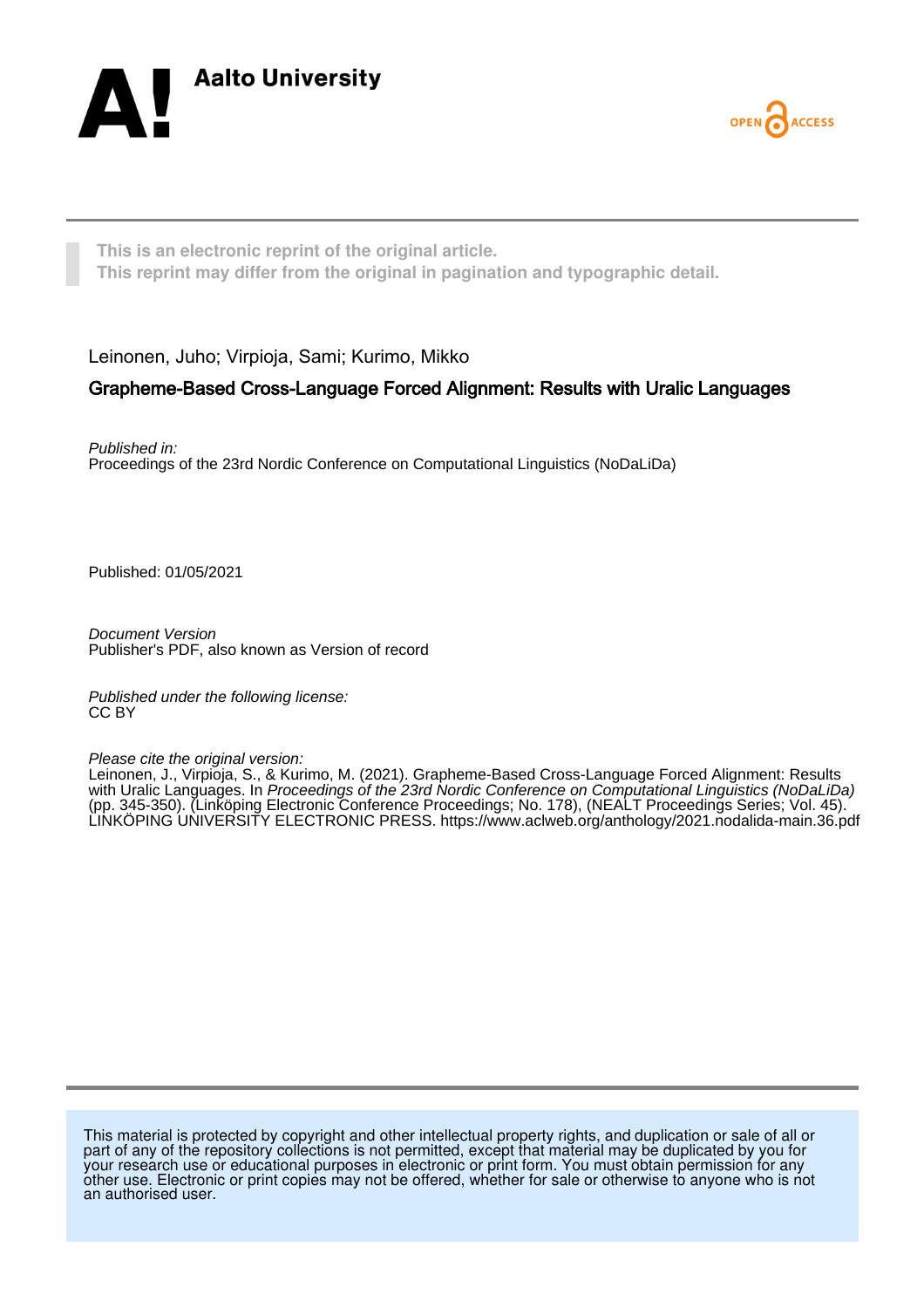# Grapheme-Based Cross-Language Forced Alignment: Results with Uralic Languages

Juho Leinonen Aalto University juho.leinonen @aalto.fi

Sami Virpioja Helsinki University sami.virpioja @helsinki.fi

Mikko Kurimo Aalto University mikko.kurimo @aalto.fi

### Abstract

Forced alignment is an effective process to speed up linguistic research. However, most forced aligners are languagedependent, and under-resourced languages rarely have enough resources to train an acoustic model for an aligner. We present a new Finnish grapheme-based forced aligner and demonstrate its performance by aligning multiple Uralic languages and English as an unrelated language. We show that even a simple non-expert created grapheme-to-phoneme mapping can result in useful word alignments.

#### 1 Introduction

Matching speech signal and its orthographic transcription is a necessary first step for many research questions in linguistics (Yuan et al., 2018; Olsen et al., 2017; DiCanio et al., 2013). For wellresourced languages, manually aligned corpora exist, providing an easy starting point for linguistic research. For under-resourced languages such corpora are rare, and for all languages new corpora are continuously studied. In these situations, the researcher needs to complete this task before any actual research can begin. Forced alignment, i.e., automatically matching text to speech using automatic speech recognition (ASR), is widely used, and tools that can accomplish this automatically exist, such as FAVE (Rosenfelder et al., 2011), Prosodylab-aligner (Gorman et al., 2011), MAUS (Kisler et al., 2017), and Montreal Forced aligner (MFA) (McAuliffe et al., 2017).

If the researcher is studying a language that is supported by an existing tool for forced alignment, learning to use it will be beneficial, since manual segmentation is much more arduous than transcription (Jarifi et al., 2008). However, the effort for this necessary, but often uninteresting step increases tremendously if no suitable model exits. The reason may be that the target data is out-ofdomain of what the acoustic model was trained with, or the target language is under-resourced and there is no model available at all. Some aligning tools do not support retraining models. For others, such as FAVE and Prosodylab, the model has been trained with a known ASR framework, here HTK (Young et al., 2002), and the researcher could use the framework to train their own models. However, at this point it would be more straightforward to use the ASR framework itself. In addition to all of this, the technical knowledge required to train an acoustic model with minimal or difficult data is formidable.

MFA provides ample documentation, and has a user friendly wrapper over Kaldi (Povey et al., 2011), a popular speech recognition framework. It gives users the option to retrain the model to fit their own data, and add new languages. Gonzalez et al. (2018) used MFA to experiment on iterative forced alignment, and how it compared to the traditional linear method. Even though they used a ready-made tool, the effort to try two alignment methods on an under-resourced language was enough to qualify as a research paper on its own right. For a linguist, who might not have technical expertise on ASR, this may be intimidating as the first step.

An alternative solution to the task of training new models is cross-language forced alignment, in which an aligner trained with a different language than the speech and transcriptions to be aligned, is used. In this paper we introduce a new wordlevel forced alignment tool based on Kaldi. We show that this very simple command line tool can align closely related languages, is robust against speaker variability without any fine-tuning, and can even adequately align linguistically very dissimilar languages. This paper shows the first results for cross-language forced alignment involving Finnish. In addition, using the tool we force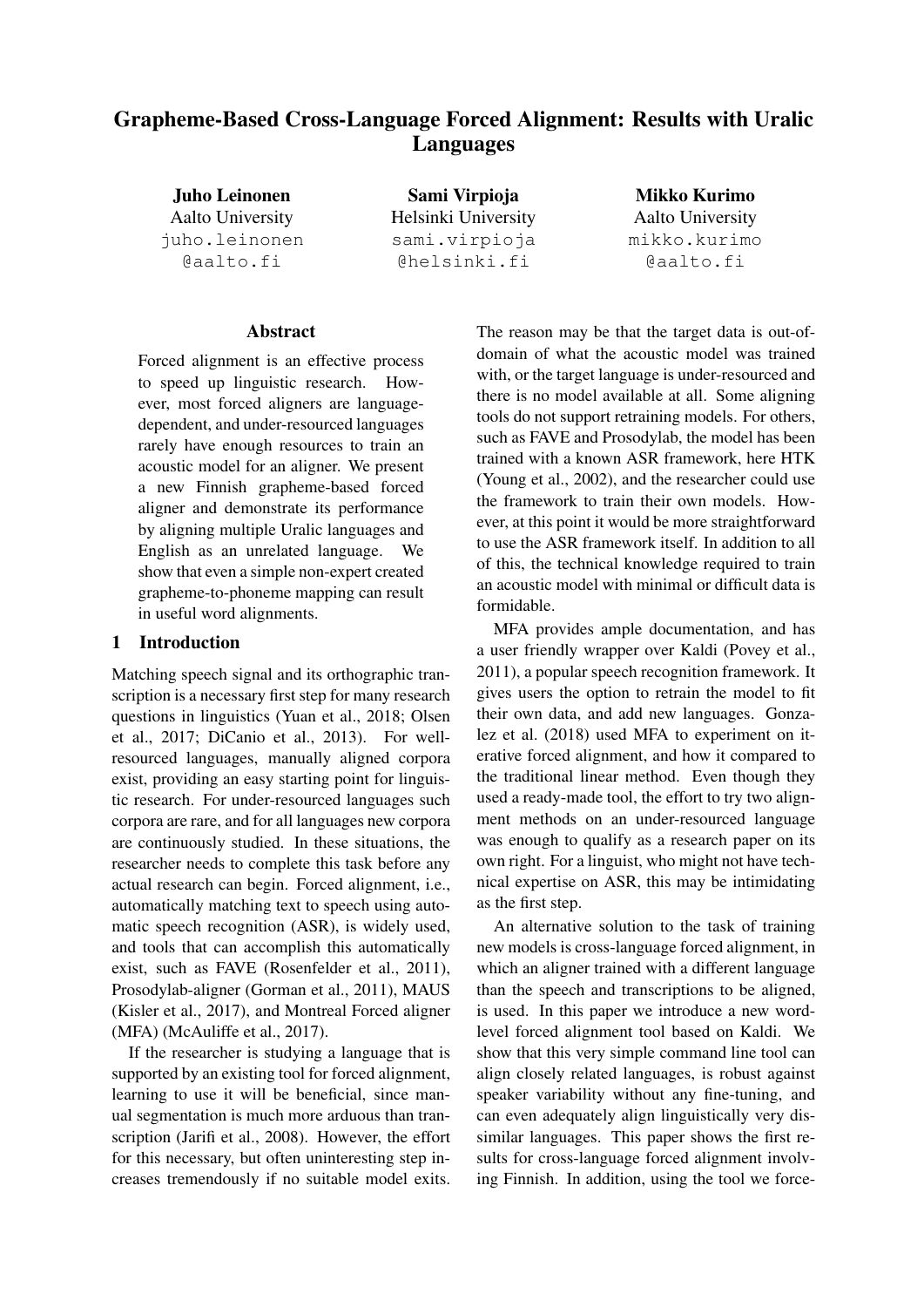aligned a Northern Sámi corpus without proper word alignments with very little expert knowledge of the language.

### 2 Related research

### 2.1 Forced aligners

In their paper (McAuliffe et al., 2017), the designers of MFA compared their tool to FAVE and Prosodylab. The latter tools are based on monophone models, while MFA utilizes triphones, and adds speaker adaptation to the process. A central underlying difference is that, similar to us, MFA uses Kaldi as the speech recognition framework. However, MFA uses Gaussian mixture models (GMM), popular in speech recognition before deep neural networks (DNN), while our tool uses the modern machine learning methods trained with Kaldi's lattice-free maximum mutual information cost function (Hadian et al., 2018). Another Kaldi-based tool is Gentle<sup>1</sup>, which also uses DNNs. Munich AUtomatic Segmentation system (MAUS) is a popular aligner based on its own speech recognition framework, utilizing a statistical expert system of pronunciation.

### 2.2 Cross-language forced alignment

Forced alignment has also been successfully used across languages, e.g., when the target language does not have enough transcribed data. This task is called cross-language or cross-linguistic forced alignment (CLFA), sometimes untrained forced alignment. Kempton et al. (2011) used their own phonetic distance metric to evaluate the accuracy of three phoneme recognizers on isolated words from under-resourced language, and again in (Kempton, 2017) to a different target language. In another early experiment (DiCanio et al., 2013), tools trained on English were used to align isolated words from Yoloxóchitl Mixtec. Free conversations were aligned in (Kurtic et al., 2012), where authors tested multiple phoneme recognizers on Bosnian Serbo-Croatian.

Most of the tools introduced at the start of this section have also been tried for CLFA. The authors of MAUS experimented a language-independent 'sampa' version on a multitude of under-resourced languages by comparing word start and end boundaries (Strunk et al., 2014). Later Jones et al. (2019) compared MAUS' language-independent and Italian versions for conversational speech in

Kriol, finding that the Italian version surpassed the language-independent one.

A unifying method was presented by Tang and Bennett (2019), who combined a larger source language and the target language with MFA to train the aligner. Finally Johnson et al. (2018) reviewed previous CLFA research and experimented on the minimum amount of data necessary for language dependent forced alignment, achieving good results with an hour of transcribed speech.

# 3 Experiments

We evaluate our Kaldi-based aligner on related and unrelated languages, with a small amount of expert knowledge added to grapheme-to-phoneme mapping. We also experiment on speaker variation. This is the first time either has been done in CLFA literature. The code and tool used in this paper are publicly available. <sup>2</sup>

### 3.1 Kaldi pipeline

Our method uses Kaldi to force-align transcibed audio. As is customary in Kaldi when aligning speech with neural networks, we employ 39 dimension Mel-frequency cepstral coefficients (MFCCs) and Cepstral mean and variance normalization (CMVN). Kaldi's i-vectors are used for speaker adaptation. The original Finnish acoustic model and i-vector exctractor are the same as in (Mansikkaniemi et al., 2017). After the feature generation we create a dataset-specific dictionary from all the words in the transcription. The orthography is assumed to be phonetic, so the words in the lexicon are composed of their graphemes, which are mapped to closest Finnish match manually by non-experts. Smit et al. (2021) show that with DNN-based acoustic models, the assumption of phonetic orthography works reasonably well even for a language like English. As a final preparation for alignment Kaldi uses the lexicon, acoustic model and transcripts to create dataset-specific finite state transducers.

### 3.2 Datasets

We first evaluate the model on Finnish data using manually annotated Finnish read speech from one male speaker (Vainio, 2001; Raitio et al., 2008). We use Pympi (Lubbers and Torreira, 2013-2015)

<sup>1</sup> https://github.com/lowerquality/gentle

<sup>2</sup> https://github.com/aalto-speech/finnish-forcedalignment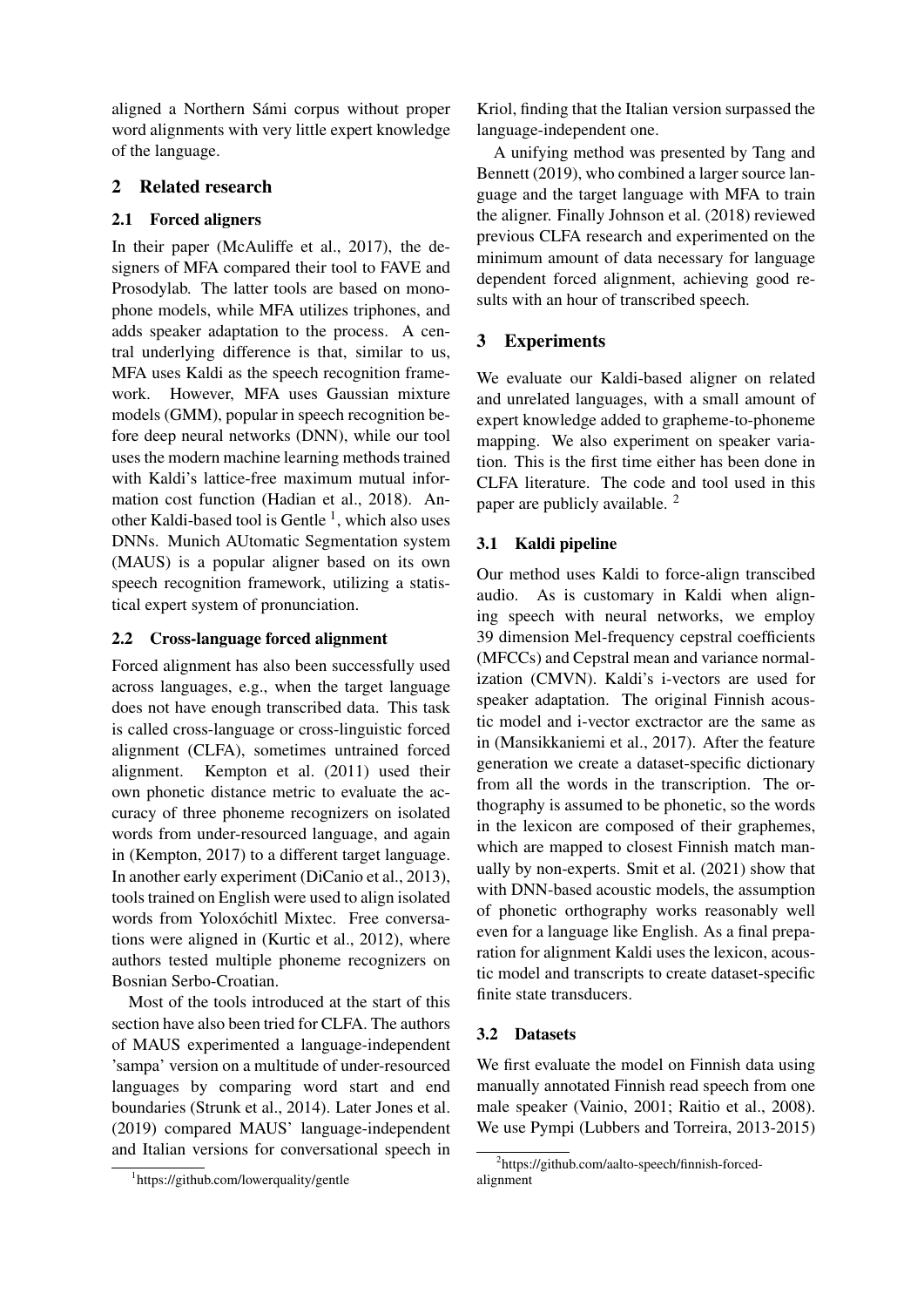to prepare the data. Here the grapheme-tophoneme mapping is one to one due to Finnish being a phonetic language. For experimenting on speaker variability and CLFA, we align nine Estonian speakers with data gathered from the corpus of lecture speeches introduced in (Meister et al., 2012). For each speaker we have little over 15 minutes of speech, much less than the recommended hour by Johnson et al. (2018). We create a rough mapping between Estonian graphemes and Finnish phonemes, which is a straightforward task as the languages are closely related. We also evaluate our model on Northern Sámi, by forcealigning the Giellagas corpus (Kielipankki, 2014- 2017). Since there are no accurate word boundaries for the dataset, we use ELAN (Wittenburg et al., 2006) to manually annotate roughly 20 seconds of speech from 11 native speakers to compare to our automatically generated boundaries. The annotations should be considered only approximative, as the recorded speech has poor quality and the annotator did not know the Sámi language. For Northern Sámi, we use the grapheme-to-phoneme mapping introduced by Leinonen (2015). While most of CLFA papers use closely related or otherwise similar languages, we also try to align English speech with our Finnish model using the clean test sets from Librispeech corpus (Panayotov et al., 2015). For the lexicon we map the graphemes e, and y to Finnish i, and a to ä, otherwise assuming one-to-one mapping.

For all datasets, we follow McAuliffe et al. (2017), and compare what percentage of absolute differences in word start and end boundaries are inside the ranges 10, 25, 50 and 100 milliseconds, when comparing the aligner's results to the gold standard boundaries. Since we do not have manual alignments for the English and Estonian datasets, we align the audio with languagedependent acoustic models and use the predicted boundaries as gold standards. For Estonian this is done with a dockerized Estonian aligner<sup>3</sup>. The Librispeech datasets were aligned with an acoustic model trained with Kaldi Librispeech recipe<sup>4</sup>. We use the final GMM-based model called tri6b to create the word boundaries. We also experiment with other triphone models trained with the Librispeech recipe, varying in the amounts of training data, and model complexity, to test what improve-

ments the advances in triphone models bring, and how well our Finnish model compares to language dependent models. Table 1 summarizes the sizes of studied datasets.

| Lang | Dataset    | lenght   | tokens |
|------|------------|----------|--------|
| fin  | Finnish    | 1h7m27s  | 6464   |
|      | al         | 16m41s   | 1910   |
|      | ao         | 16m45s   | 2199   |
|      | hv         | 16m40s   | 1697   |
|      | jp         | 16m46s   | 1953   |
| est  | mk         | 16m41s   | 2602   |
|      | ms         | 16m48s   | 1523   |
|      | mj         | 16m48s   | 1394   |
|      | mr         | 16m42s   | 2025   |
|      | th         | 16m48s   | 1344   |
| eng  | dev-clean  | 5h23m16s | 54402  |
|      | test-clean | 5h24m12s | 52576  |
| sm1  | Giellagas  | 3min19s  | 384    |

Table 1: Speech and text data used for evaluations, with initials of the participant names for Estonian data as they were in the corpus.

### 4 Results

The Finnish alignment results in Table 2 are quite comparable to what McAuliffe et al. (2017) achieved using MFA for the English Buckeye corpus (Pitt et al., 2005). This seems reasonable since both are using Kaldi. The different amounts of smaller boundary errors might be due to audio quality, speaking style or method of annotation. For instance the Finnish dataset was more focused on phoneme labels than word boundaries.

| Model Dataset $ $ <10 <25 <50 <100  |  |  |
|-------------------------------------|--|--|
| Finnish Finnish 0.21 0.55 0.84 0.98 |  |  |
| MFA Buckeye 0.33 0.68 0.88 0.97     |  |  |

Table 2: Differences in word boundary accuracy between language-dependent forced alignment. MFA results from (McAuliffe et al., 2017) using the English Buckeye corpus.

When analysing the Estonian results in Table 3, they look comparable to Finnish. Aside from the last 100ms range, they are very similar to MFA's results for Buckeye. And for smaller ranges are actually better than Finnish alignments. This can be due to similarities in how the speech recognizers generally align speech. Speaker variation is small,

<sup>3</sup> https://github.com/alumae/kaldi-align-server

<sup>4</sup> https://github.com/kaldi-

asr/kaldi/tree/master/egs/librispeech/s5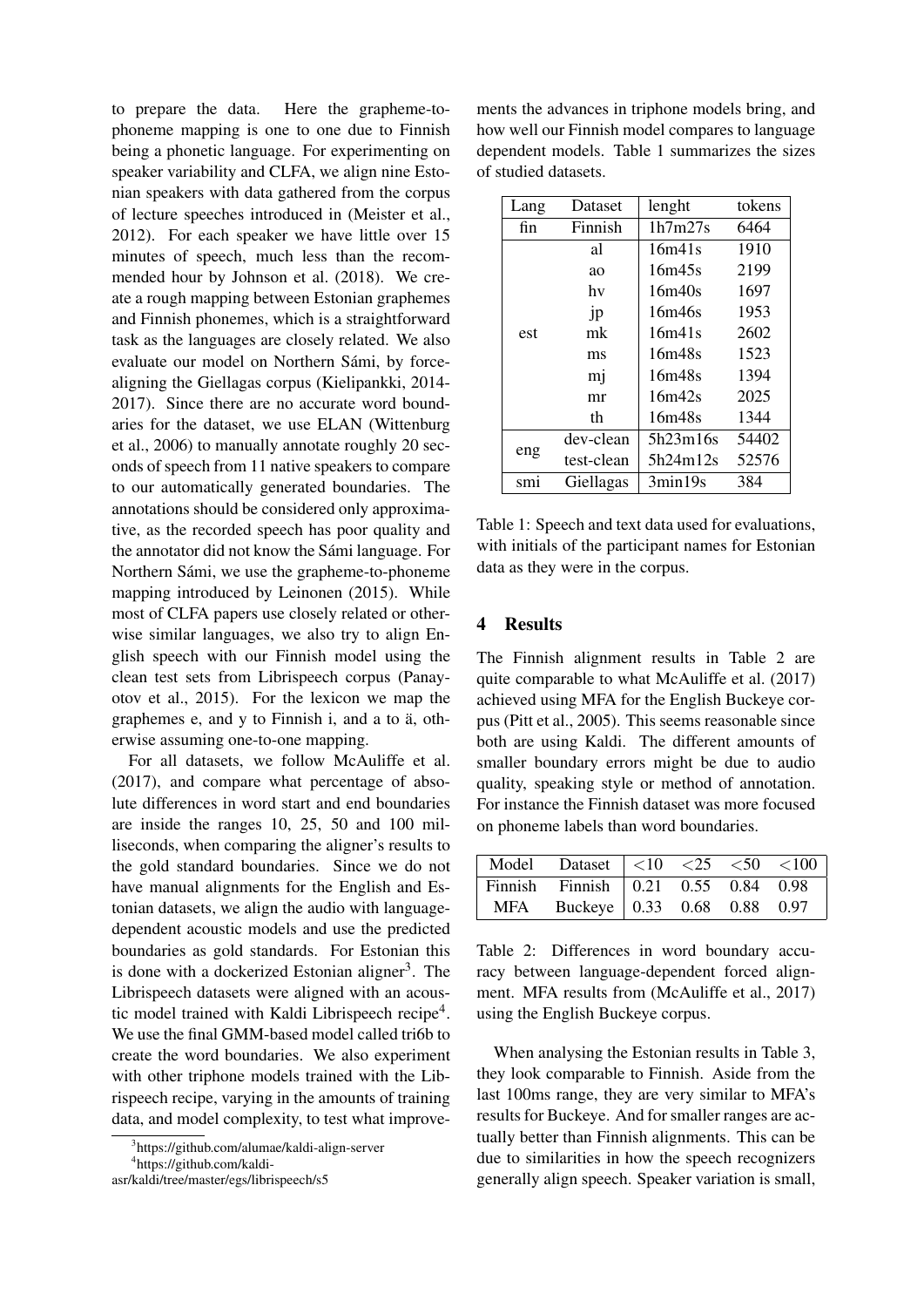| Speaker   | $<$ 10 | ${<}25$ | < 50  | ${<}100$ |
|-----------|--------|---------|-------|----------|
| al        | 0.32   | 0.65    | 0.82  | 0.90     |
| <b>ao</b> | 0.36   | 0.72    | 0.89  | 0.94     |
| hv        | 0.32   | 0.64    | 0.81  | 0.88     |
| .jp       | 0.37   | 0.67    | 0.83  | 0.90     |
| mk        | 0.29   | 0.59    | 0.77  | 0.88     |
| ms        | 0.33   | 0.64    | 0.82  | 0.89     |
| mj        | 0.38   | 0.70    | 0.86  | 0.92     |
| mr        | 0.30   | 0.62    | 0.84  | 0.93     |
| th        | 0.34   | 0.64    | 0.81  | 0.89     |
| Median    | 0.33   | 0.64    | 0.82  | 0.90     |
| Std       | 0.027  | 0.038   | 0.033 | 0.02     |

Table 3: Cross-language forced alignment for Estonian: results of word boundary accuracy for speaker-wise alignments with median and standard deviation.

with standard deviation being 0.02-0.038. Overall, compared to how well MFA aligned English speech, this is a more fat-tailed distribution, with 10% of boundary errors being larger than 100ms.

| Dataset                         | < 10 | $\langle$ ') | $\leq 50$ | ${<}100$ |
|---------------------------------|------|--------------|-----------|----------|
| Giellagas   0.12 0.26 0.45 0.62 |      |              |           |          |

Table 4: Cross-language forced alignment for Northern Sámi: word boundary accuracy using a part of the Giellagas corpus.

The results for Northern Sámi in Table 4 are not as good as for Estonian, with some of the possible reasons listed in Section 3.2. With closer inspection of the differences between manual and forced alignment, it could be argued that the automatic method is more accurate. It is definitely much faster, being seconds instead of taking hours.

| Dataset $ $ <10 <25 <50 <100                                            |  |  |
|-------------------------------------------------------------------------|--|--|
| dev-clean $\boxed{0.12 \quad 0.30 \quad 0.51 \quad 0.68}$               |  |  |
| test-clean $\begin{array}{ ccc } 0.12 & 0.30 & 0.51 & 0.67 \end{array}$ |  |  |

Table 5: Cross-language forced alignment for English: word boundary accuracy using Librispeech datasets.

The results for English in Table 5 are weaker than for any other target language, with the largest 100ms range having the same results as 25ms range for Estonian. While any researcher who needs to align English speech naturally has language-dependent models, this demonstrates the

worst case scenario for CLFA, with multiple wrong assumptions including rough grapheme-tophoneme mapping, and even using phonetic orthography. If there is very little target speech, using an unrelated source language might be more cost effective than trying to train a new model or manual alignment.

| Model | ${<}10$ | $\leq$ 25 | < 50 | ${<}100$ |
|-------|---------|-----------|------|----------|
| tri 1 | 0.55    | 0.87      | 0.97 | 1.00     |
| tri2b | 0.65    | 0.93      | 0.98 | 1.00     |
| tri3b | 0.72    | 0.95      | 0.99 | 1.00     |
| tri4b | 0.80    | 0.97      | 0.99 | 1.00     |
| tri5b | 0.88    | 0.99      | 1.00 | 1.00     |

Table 6: Librispeech word boundary accuracy with different English HMM-GMM models trained with Librispeech recipe. Dataset is devclean, using tri6b as a gold standard.

The authors of MFA hypothesize the effects of using different phone models, speaker adaptive training and other methods in (McAuliffe et al., 2017). Also to give context to the Finnish-English results, we experimented on how simpler ASR models might perform at the task. Table 6 show that improving the basic model underneath does improve the results for the smallest ranges, and that a much simpler language-dependent model is much better than results with cross-language alignment.

### 5 Future work

Most of the papers in related research use some tool to automatically generate a phoneme-based lexicon for the target language. These lexicons do contain errors, so we have evaluated our results with word boundaries, since the words can be extracted as is from the transcription. However, automatic phoneme mapping would be an interesting next step, and allow better comparison with previous research effort in this multidisciplinary field.

### 6 Conclusion

We have demonstrated promising results for crosslanguage forced alignment using Finnish acoustic model for related and unrelated languages. We have shown that its results for Finnish in languagedependent use are comparable to state-of-the-art aligners for English data. In addition, we present promising results with related and unrelated languages. We also showed the effects of speaker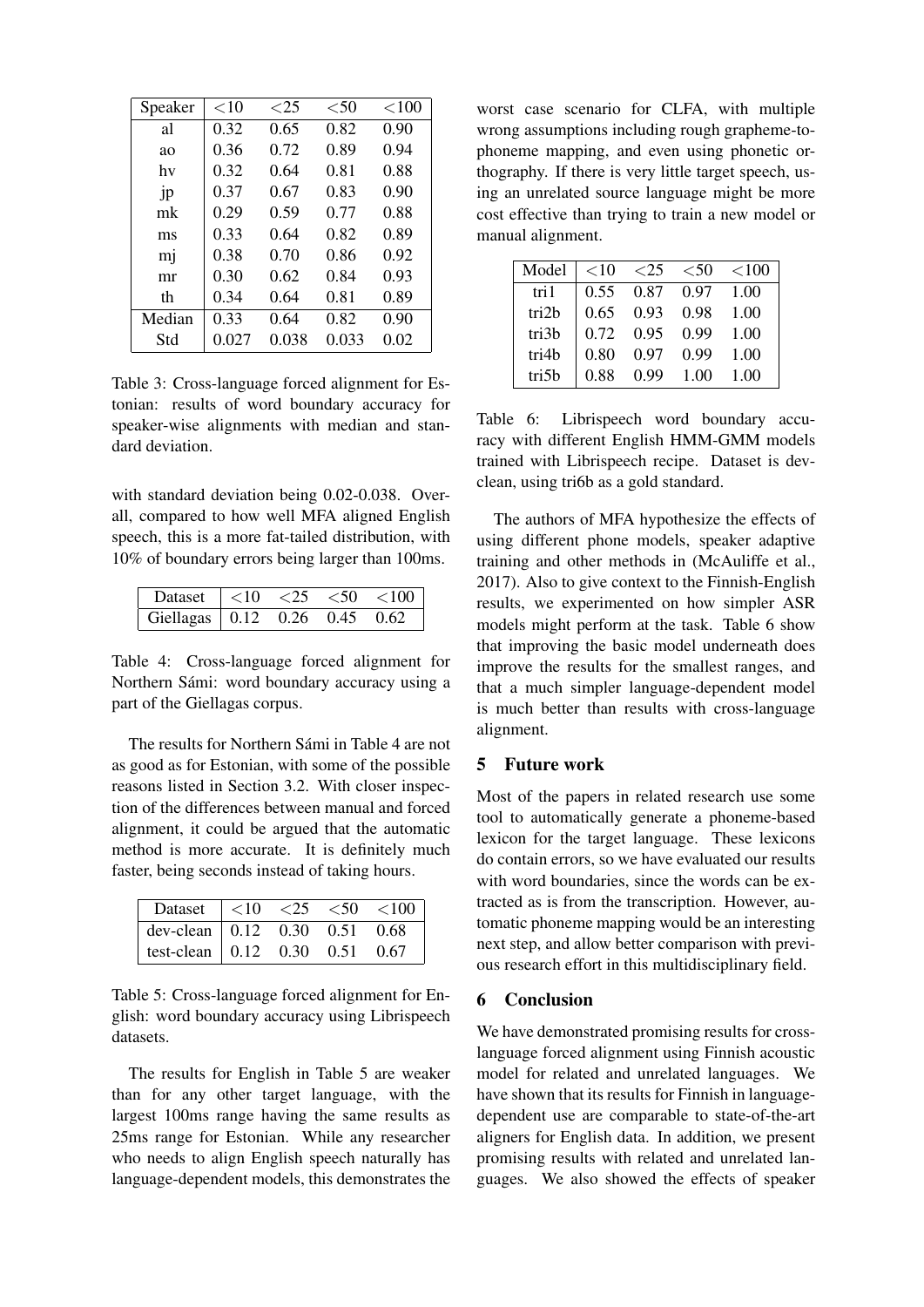variation in cross-language situations, demonstrating that retraining speaker dependent models is generally not necessary. We share our tool as an easy to use Docker image.

#### Acknowledgments

We acknowledge the computational resources provided by the Aalto Science-IT project. SV was supported by the FoTran project, funded by the European Research Council (ERC) under the European Union's Horizon 2020 research and innovation programme (grant agreement № 771113).

#### References

- Christian DiCanio, Hosung Nam, Douglas H Whalen, H Timothy Bunnell, Jonathan D Amith, and Rey Castillo García. 2013. Using automatic alignment to analyze endangered language data: Testing the viability of untrained alignment. *The Journal of the Acoustical Society of America*, 134(3):2235– 2246.
- Simon Gonzalez, Catherine Travis, James Grama, Danielle Barth, and Sunkulp Ananthanarayan. 2018. Recursive forced alignment: A test on a minority language. In *Proceedings of the 17th Australasian International Conference on Speech Science and Technology*, volume 145, page 148.
- Kyle Gorman, Jonathan Howell, and Michael Wagner. 2011. Prosodylab-aligner: A tool for forced alignment of laboratory speech. *Canadian Acoustics*, 39(3):192–193.
- Hossein Hadian, Hossein Sameti, Daniel Povey, and Sanjeev Khudanpur. 2018. End-to-end speech recognition using lattice-free mmi. In *Interspeech*, pages 12–16.
- Safaa Jarifi, Dominique Pastor, and Olivier Rosec. 2008. A fusion approach for automatic speech segmentation of large corpora with application to speech synthesis. *Speech communication*, 50(1):67– 80.
- Lisa M Johnson, Marianna Di Paolo, and Adrian Bell. 2018. Forced alignment for understudied language varieties: Testing prosodylab-aligner with tongan data. *Language Documentation & Conservation*, 12:80–123.
- Caroline Jones, Weicong Li, Andre Almeida, and Amit German. 2019. Evaluating cross-linguistic forced alignment of conversational data in north australian kriol, an under-resourced language. *Language Documentation and Conservation*, pages 281–299.
- Timothy Kempton. 2017. Cross-language forced alignment to assist community-based linguistics for low resource languages. In *Proceedings of the 2nd*

*Workshop on the Use of Computational Methods in the Study of Endangered Languages*, pages 165– 169, Honolulu. Association for Computational Linguistics.

- Timothy Kempton, Roger K Moore, and Thomas Hain. 2011. Cross-language phone recognition when the target language phoneme inventory is not known. In *Twelfth Annual Conference of the International Speech Communication Association*.
- Kielipankki. 2014-2017. Pohjoissaamen näytekorpus. Http://urn.fi/urn:nbn:fi:lb-201407302.
- Thomas Kisler, Uwe Reichel, and Florian Schiel. 2017. Multilingual processing of speech via web services. *Computer Speech & Language*, 45:326 – 347.
- Emina Kurtic, Bill Wells, Guy J Brown, Timothy Kempton, and Ahmet Aker. 2012. A corpus of spontaneous multi-party conversation in bosnian serbocroatian and british english. In *LREC*, pages 1323– 1327. Citeseer.
- Juho Leinonen. 2015. Automatic speech recognition for human-robot interaction using an underresourced language. Master's thesis, Aalto University School of Electrical Engineering, Espoo.
- Mart Lubbers and Francisco Torreira. 2013-2015. pympi-ling: a python module for processing elans eaf and praats textgrid annotation files. https: //pypi.python.org/pypi/pympi-ling. Version 1.69.
- Andre Mansikkaniemi, Peter Smit, Mikko Kurimo, ´ et al. 2017. Automatic construction of the Finnish parliament speech corpus. In *INTERSPEECH 2017–18th Annual Conference of the International Speech Communication Association*.
- Michael McAuliffe, Michaela Socolof, Sarah Mihuc, Michael Wagner, and Morgan Sonderegger. 2017. Montreal forced aligner: Trainable textspeech alignment using kaldi. In *Interspeech*, volume 2017, pages 498–502.
- Einar Meister, Lya Meister, and Rainer Metsvahi. 2012. New speech corpora at IoC. In *XXVII Fonetiikan paiv ¨ at 2012 — Phonetics Symposium 2012: 17– ¨ 18 February 2012, Tallinn, Estonia: Proceedings*, pages 30–33. TUT Press.
- Rachel M Olsen, Michael L Olsen, Joseph A Stanley, Margaret EL Renwick, and William Kretzschmar. 2017. Methods for transcription and forced alignment of a legacy speech corpus. In *Proceedings of Meetings on Acoustics 173EAA*, volume 30, page 060001. Acoustical Society of America.
- Vassil Panayotov, Guoguo Chen, Daniel Povey, and Sanjeev Khudanpur. 2015. Librispeech: an asr corpus based on public domain audio books. In *2015 IEEE international conference on acoustics, speech and signal processing (ICASSP)*, pages 5206–5210. IEEE.